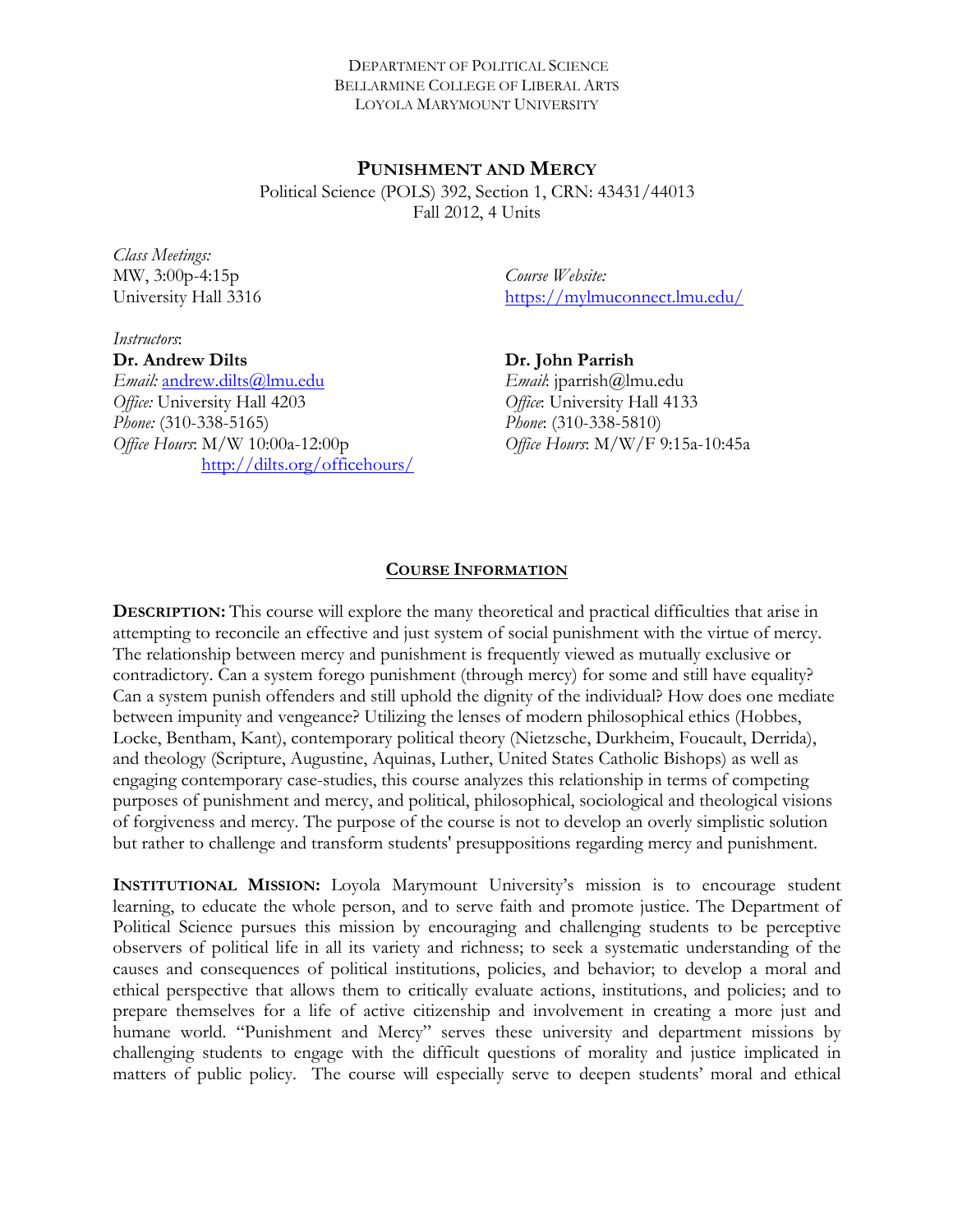perspective on the actions, institutions, and policies found in contemporary criminal justice.

#### **STUDENT LEARNING OUTCOMES:**

Our desired course learning outcomes include the following: we would like students to acquire a sense of the complexity and difficulty of these issues as well as a theoretical toolkit for addressing these problems and working towards their resolution. Course assignments are designed to measure regular progress through the theoretical readings and case studies; to require students to engage with alternative views and conflicting values; and to achieve on an individual basis a thorough and sophisticated understanding of the relation of theory and practice in a concrete and complex instance.

More specifically:

- 1. **Students should be able to differentiate and critically analyze a wide range of the major theoretical approaches taken to mercy and punishment** in the disciplines of philosophy, theology, sociology, and critical theory.
- 2. **Students should learn to carefully examine and critically engage with classic contemporary texts** in philosophy, theology, sociology, and political theory, and should gain a greater appreciation of the possibilities of interdisciplinary conversations between these approaches.
- 3. **Students should understand and appreciate the enduring tensions and current practical challenges** in bringing together questions of mercy and punishment.
- 4. **Students should improve in their capacity for interpretive and normative argument, both written and oral,** including specifically the ability to arrive at coherent and compelling normative conclusions and the ability to express those views in speech and in writing with greater focus, clarity, force, and sophistication.
- 5. **Students should improve in their ability to conduct an independent research project**, including identifying researchable questions, locating and using relevant scholarly sources, and drafting and revising a major research paper.
- 6. **Students should grow intellectually and personally as individuals and as active citizens.**

**PREREQUISITES/RECOMMENDED BACKGROUND:** POLS major/minor, or have completed 100 level philosophy and theology requirements.

#### **COURSE REQUIREMENTS**

There are five course requirements used in assessing the course grade:

1) **Attendance and Participation (20%)** – Students are expected to attend all class meetings, having carefully prepared all assigned readings, and to contribute to class discussion. Attendance will be taken at each session. More than two absences will result in the lowering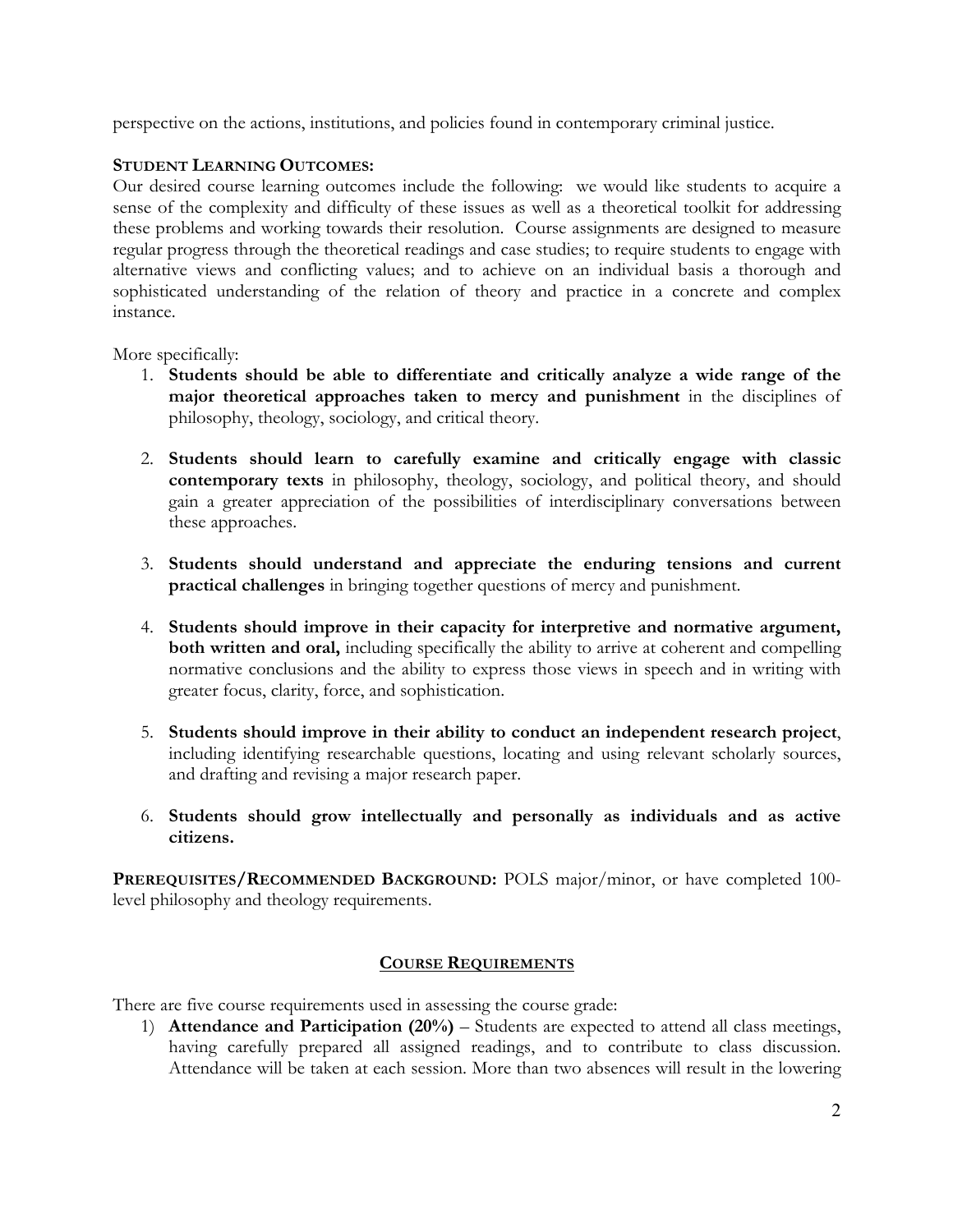of the attendance/participation grade. In terms of participation, students' contributions will be evaluated for quality rather than frequency. Attention to the texts, thoughtfulness and preparation, and creative responses to others are the main indicators of quality. The instructors may challenge students to defend their views in the interest of deepening the examination of basic values and principles.

- 2) **Mini-Essays (20%)**  Students must complete two mini-essays of 3-4 pages each. These mini-essays are worth 10% each of the final grade, and are due **Friday October 6th** and **October 22nd.** More specific instructions for these mini-essays will be provided in a handout.
- 3) **Group Project (20%)** During the final weeks of the semester, we will focus on four contemporary issues related to punishment and mercy (death penalty abolition, immigration amnesty, slavery reparations, and sex offender residency restrictions). Four small groups will lead discussion of the issue as a group project. Further details of these assignments will be distributed in class. There needs to be an equitable distribution of the labor, and each member of the group needs to be an active participant in the presentation. After the formal presentation concludes, the group will facilitate class discussion. The committee report will be **due Wednesday the 24th of October**.
- 4) **Final Paper Prospectus (10%)** On **November 16th,** the final paper prospectus will be due. It includes a thesis statement (which includes a clear articulation of the paper's central question and projected thesis), an outline (which includes a general framework for supporting your thesis as well as the subtopics and thinkers engaged), and an annotated bibliography (which includes a brief analysis of at least five academic journal articles, books, or chapters in books that you will be engaging in your paper, beyond those in the course's required readings).
- **5) Final Paper (30%)**  The purpose of the fifteen page paper (double spaced, regular margin) is to address some aspect of the complex relationship between mercy and punishment. The instructors **will provide detailed instructions** explaining the final paper as the course proceeds. Final papers will be due **Wednesday, December 12th**, during finals week.

#### **GRADE BREAKDOWN:**

| Attendance / Participation: | 20% |
|-----------------------------|-----|
| Mini-Essays:                | 20% |
| Group Project:              | 20% |
| Final Paper Prospectus:     | 10% |
| Final Paper:                | 30% |

\*\*\**Any student who receives a failing grade for attendance and participation will receive a failing grade for the class*. *Any student who has not submitted all course requirements will receive a failing grade for the class.\*\*\**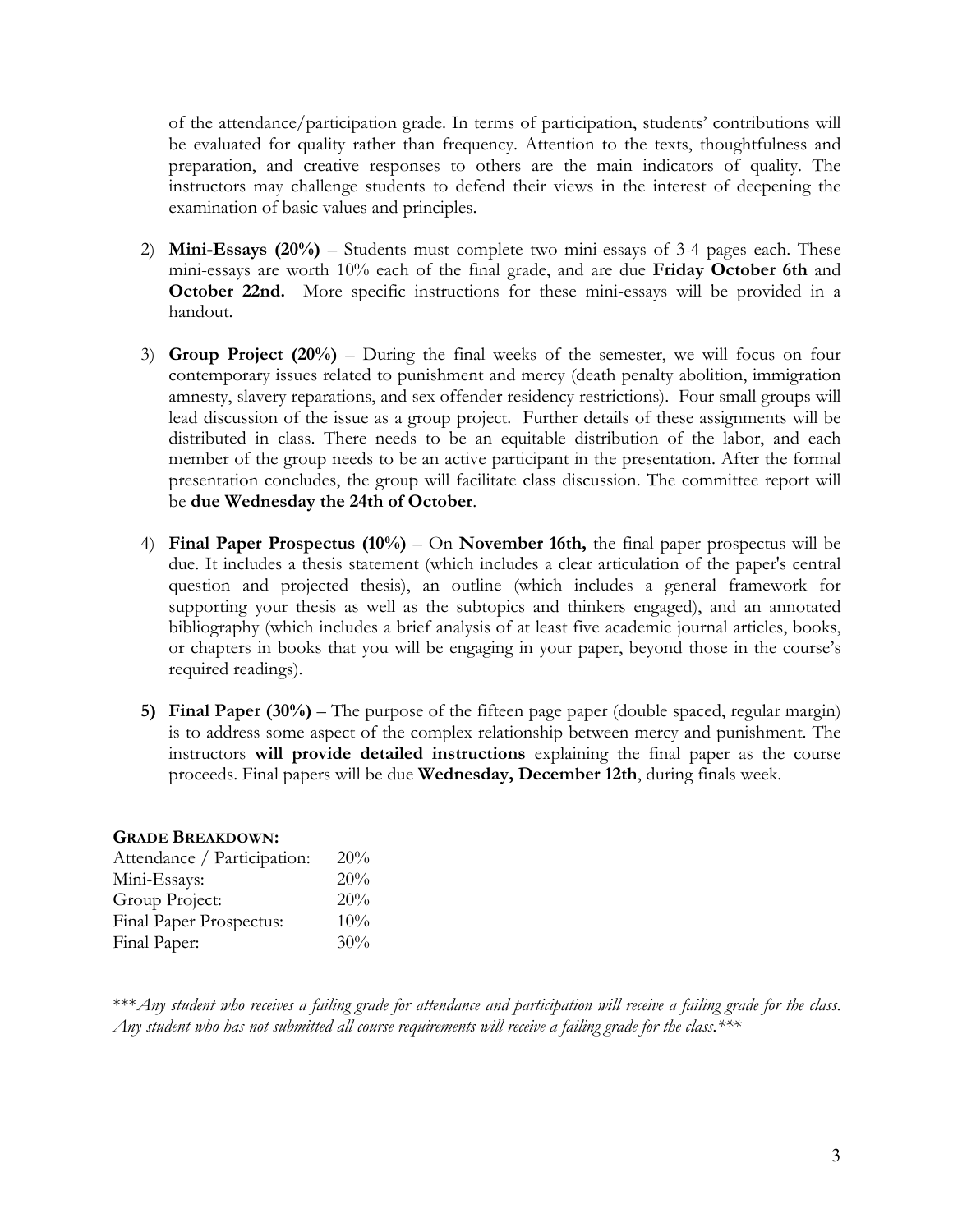#### **SPECIAL COURSE FEATURES**

As a 4-unit upper-division course, this class has a set of special features that may distinguish it from other classes you have taken outside the Political Science Department at LMU. Specifically:

- 1. **This class will involve more intensive reading requirements and accountability for assigned reading**. In particular, the philosophical texts that constitute the majority of the reading for the course must be read (and frequently re-read) carefully and precisely prior to class. Accountability for the reading will be measured through quizzes and may also be ensured through such mechanisms as required discussion questions, required service as discussion leaders, etc., as determined to be necessary by the instructor over the course of the semester.
- 2. **This class will involve substantial, multi-draft writing requirements.** Prior to turning in their final paper, students will have to submit first a written prospectus (to the instructor) and later a rough draft of their paper (to peer evaluators) for feedback and subsequent revision. Further instructions on the prospectus and draft requirements will be handed out in class. Students' grades on the final paper will depend in part on the responsiveness of their final draft to feedback on previous drafts.
- 3. **This class includes an experiential learning component.** One of the course requirements is that students participate in an in-class debate with opportunities for substantially improving oral communication skills.
- 4. **This class includes an individual mentoring component.** Students will be required to meet with the instructor individually throughout the semester as specified for direct feedback on their progress in the class and on their development of their final paper.

These intensive reading, multi-draft writing, experiential learning, and individual mentoring requirements are among the reasons this course is designated as a 4-unit upper-division course.

# **COURSE POLICIES**

**ATTENDANCE:** Timely, prepared, and engaged attendance is required. Absences will only be excused in the case of illness or emergency. If there is a conflict between course participation and religious observance, please contact the instructors in advance. It is not necessary to obtain prior approval from the instructor when missing a meeting is unavoidable, but note that students bear the *entire responsibility* for the decision to miss class and for whatever effect that may have on their course grade and their learning experience. Repeated absences and lateness will directly affect the participation and attendance portion of a student's grade, as detailed in the course requirements section.

**RESPECT FOR OTHERS:** Given the sensitive nature of the topics explored, a spirit of toleration and civility is crucial for classroom discourse. Students should respectfully listen to others' critiques and articulate responses in a thoughtful manner.

**LATE PENALTIES:** Assignments are accepted when they are due. Assignments must be turned in at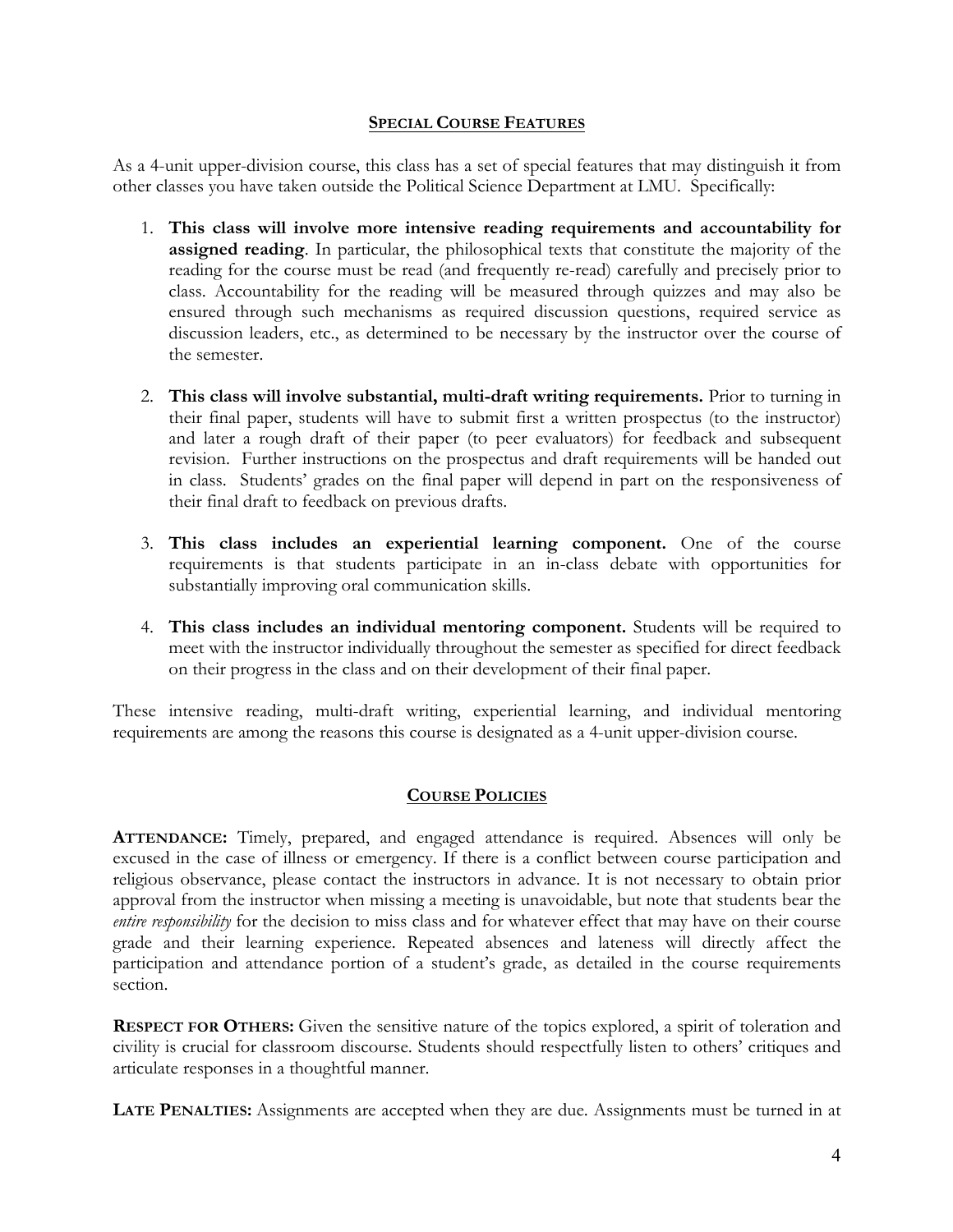the designated time and place. Failure to turn in an assignment on time is unacceptable except with the prior agreement of the instructor (which will be given only in exceptional circumstances). Except in documented cases of illness or emergency, a penalty of up to a **full letter grade** may be assessed for each day (24hrs) the assignment is late.

**PLAGIARISM & ACADEMIC HONESTY:** Academic dishonesty will be treated as an extremely serious matter. Proven plagiarism of any kind may result in automatic failure of the course, and will be referred to the University for further disciplinary action. We reserve the right to submit your electronic document to plagiarism detection websites if necessary. It is **never** permissible to turn in any work that has been copied from another student or copied from a source (including anything found on the Internet) without properly acknowledging the source. It is your responsibility to make sure that your work meets the standard of academic honesty set forth in the "LMU Honor Code and Process" which appears in the LMU Bulletin 2012-2013.

**GENDER NEUTRAL & GENDER SPECIFIC LANGUAGE, NAMES & ACCENTS:** Academics no longer use the pronoun "he" to apply universally to all persons, nor do we normally use the term "man," when we are referring to humanity or people in general. In our writing, when we are making generalizations we should use gender neutral pronouns, that is, sie and hir, s/he, him or her, they/their, etc, or alternate between pronoun genders (first "she" then "he"). When referring to a specific person or group of people, we should use the language and pronouns *that they prefer* if we know them. Further, we should be attentive to the spelling and accents of author's names. Finally, all authors should be referred to by their entire names, or only their last names, *not by their first names*, orally and in writing.

When it is not possible to use gender-neutral language (e.g. because the claim you are making is gendered; because you are relying on a text that uses gender-exclusive pronouns; for the sake of historical accuracy), you must explain your usage. Typically, this requires no more than a footnote (e.g. Hobbes uses "he" or "mankind" as universals). Add a footnote at your first usage of his language, directly quoted or not, and say that you are following the author's usage here, and do not mean to endorse that usage. You are not required to solve these problems, but you should signal your awareness of them.

**EMAIL COMMUNICATION:** At times we will communicate with the entire class using campus email systems, so it is essential that you regularly check your lion.lmu.edu email address or forward your lion account email to your preferred email address. We encourage you to contact us via email with questions about the course, the material we cover in class, and assignments. Because there are two instructors for this class, be sure to communicate with both of us, and do not assume because you have spoken with one of us, you have also communicated with the other.

You are expected to be professional in all communication with the instructors. All email communication should be in complete sentences with a proper salutation and conclusion. Treat the email more as a letter and less like a text message. Include a comprehensible subject heading (e.g. "POLS 392 paper question"), address and sign the email, making sure to identify what class you are in (usually instructors are teaching more than one class) and explain clearly what it is that you are inquiring about. Failure to do these will make it unlikely that you will not get a response. Also, unless We generally check our faculty email only during normal business hours (more or less until 5pm).

Finally, here is a short list of things to which we **are unlikely to respond**: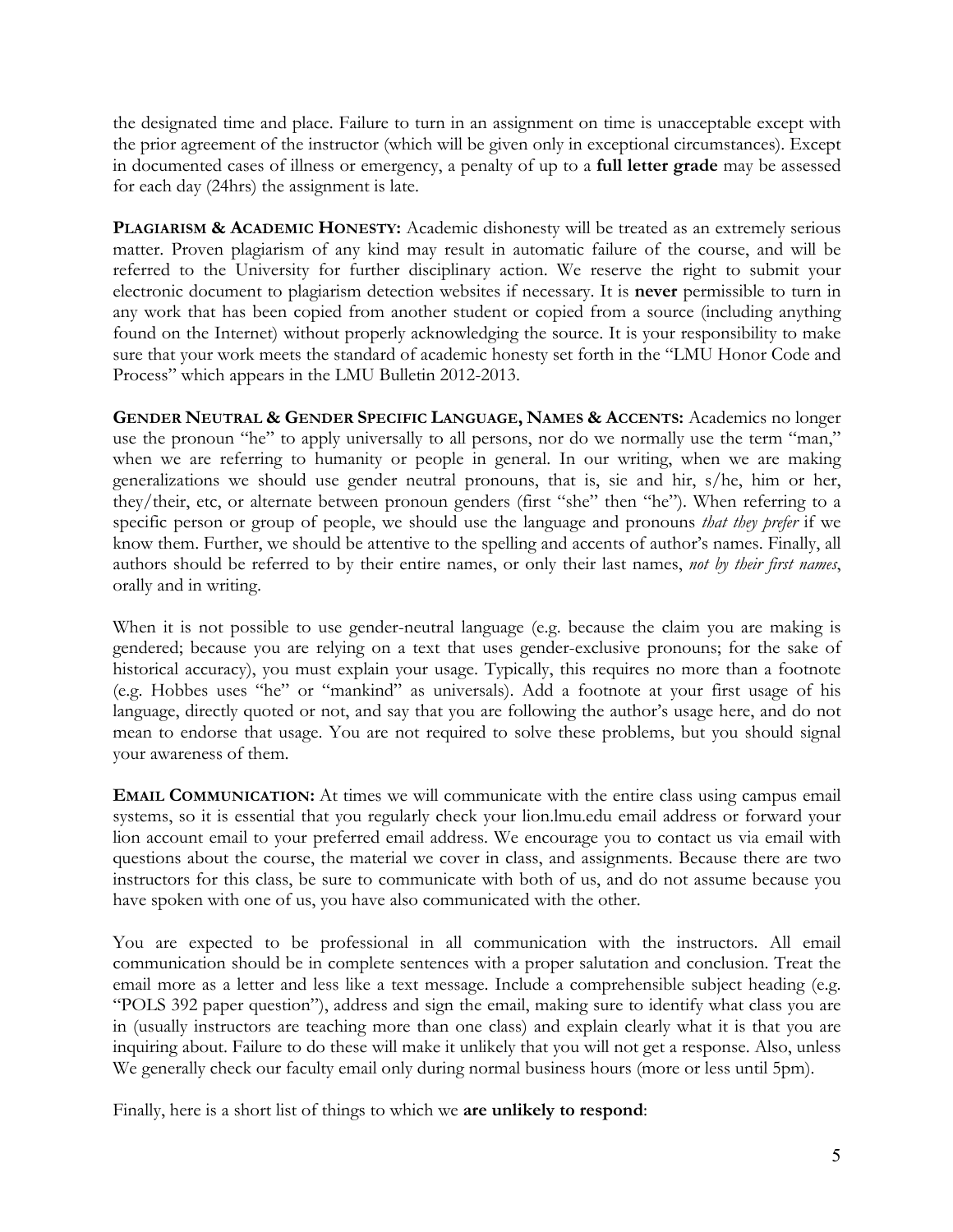- Questions that can be answered by checking the course syllabus or looking online.
- A request to know **if** you missed anything. (The answer is yes.)
- A request to know **what** you missed. (Instead of asking this through email, take the appropriate next steps to catch up: ask a classmate for notes, meet with us in office hours, etc.)

**TECHNOLOGY USE DURING CLASS:** You are welcome to bring a computer to class provided that it enables you to engage more in the class discussion. You may also use a computer to help you take notes. Email, Twitter, Facebook, or anything at all that is not directly related to the *conversation* we are having will not be tolerated. Using a computer in this way during a class meeting is rude and disrespectful to your classmates. If you need to use a computer in class, you will be expected to post copies of your class notes on the class website immediately following the class session to share with others. If you are not willing to do this, do not bring a computer with you.

Your phone should be turned off and put away expect by express permission of the instructors (which will be given only in exceptional circumstances).

**OFFICE HOURS:** We look forward to meeting with you during regularly scheduled office hours, or by appointment when meeting during office hours is not possible. Students who would like to discuss issues raised in the course further than class discussions will permit, or students who encounter difficulties with the course or the assigned material, are especially encouraged to attend office hours.

**ACCOMMODATION**: Loyola Marymount University is committed to equality in education. Students with special needs as addressed by the Americans with Disabilities Act who need reasonable modifications, special assistance, or accommodations in this course should promptly direct their request to the Disability Support Services Office. Any student who currently has a documented disability (physical, learning, or psychological) needing academic accommodations should contact the Disability Services Office (Daum Hall Room 224, 310-338-4535) as early in the semester as possible. All discussions will remain confidential. Please visit http://www.lmu.edu/dss for additional information.

**TENTATIVE NATURE OF THE SYLLABUS:** If necessary, this syllabus and its contents are subject to revision; students are responsible for any changes or modifications distributed in class or posted on MYLMU Connect.

#### **REQUIRED TEXTS**

These texts will all be available for purchase from the bookstore. You are welcome to purchase them wherever you please or borrow them from the library, but *please use these editions of the texts* so that we are all literally on the same page during class. You will be expected to come to class with the text in hand. Some readings will be made available via electronic reserve in PDF format. We prefer that you **print** hard copies of these readings.

• Michel Foucault, *Discipline and Punish.* Vintage Press.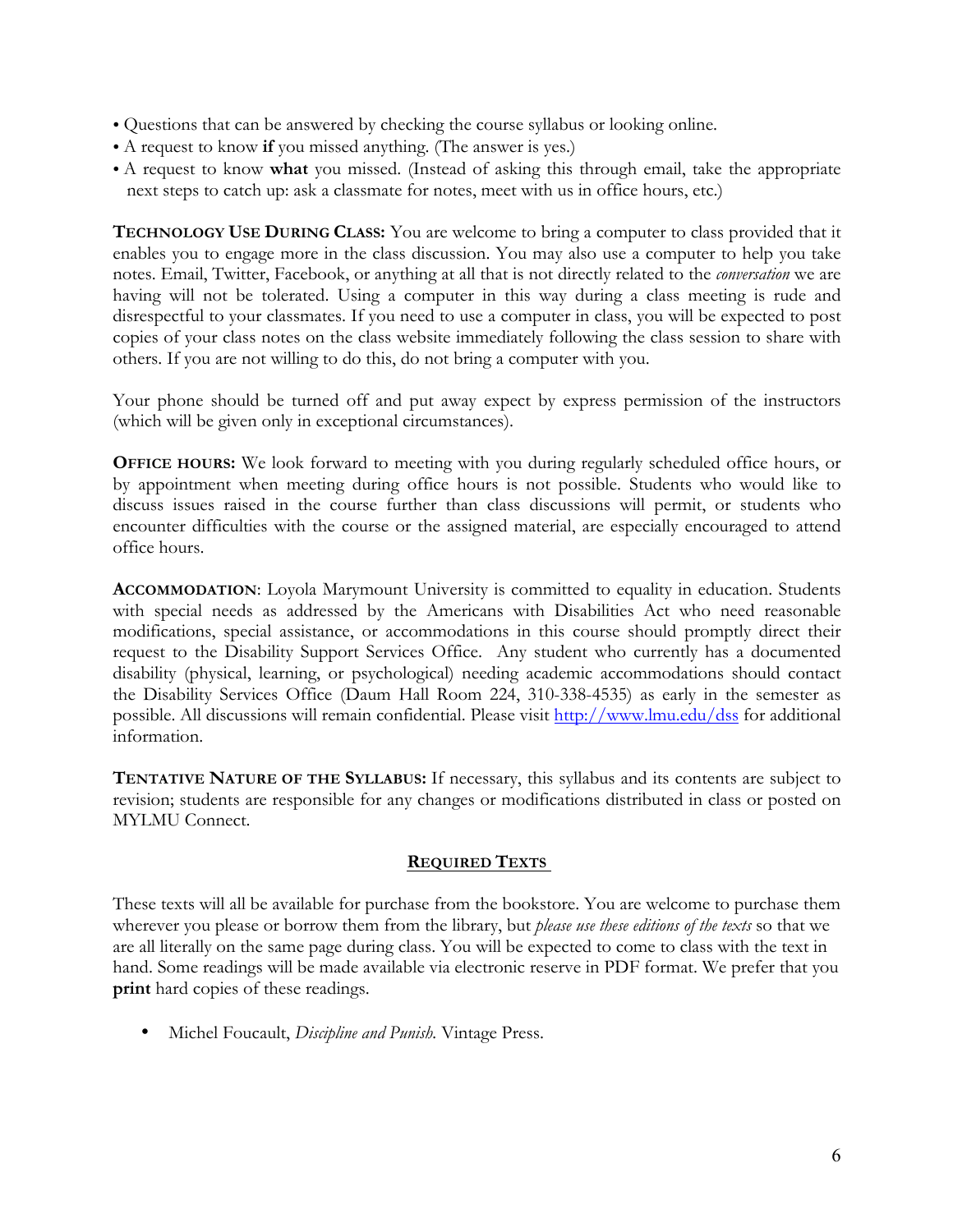## **TENTATIVE COURSE SCHEDULE**

APPROX. NUMBER OF PAGES FOR EACH READING ARE LISTED IN PARENTHESES

## **I. Introduction and Approaches to the Study of Punishment and Mercy**

#### **Week 1: (67)**

M Aug. 27: Course Introduction (4)

- Bible: Leviticus 24:13-22 (handout) (1)
- Beccaria, selection from ch. 12 (handout) (1)
- Machiavelli, *The Prince*, selection from ch. 17 (handout) (1)

W Aug. 29: Approaches: Theological (63)

- Bible: Leviticus 24:13-22; Matthew 5-7 (6)
- Aquinas, Summa Theologica II-II, q. 95, aa 1-2, 4, q. 96, aa. 2, 4-6 (4)
- Martin Luther, "The Sermon on the Mount" (7)
- Paul Ramsey, *Basic Christian Ethics*, pp. 1-24 (24)

Recommended:

- Augustine, *City of God*, Book XIX, Chs. 6, 12-17 (15)
- Pope John Paul XXIII, *Pacem in Terris* (1963), selections (7)

#### **Week 2: (56)**

M Sep. 3: *NO CLASS, Labor Day*

W Sep. 5: Approaches: Utilitarian (56)

- Jeremy Bentham, *The Principles and Morals of Legislation,* Chs. 1 and 4 (11)
- J.S. Mill, *Utilitarianism*, selections (26)
- Ross Harrison, "The Equality of Mercy" (19)

#### **Week 3:**

M Sep. 10: Approaches: Deontological (72)

- Immanuel Kant, *Groundwork of the Metaphysics of Morals*, Selections (48)
- John Rawls, *A Theory of Justice*, Selections (10)
- Jeffrie Murphy, "Mercy and Legal Justice" (14)

W Sep. 12: Approaches: Sociological (81)

- David Garland, "Sociological Perspectives on Punishment" (52)
- Michel Foucault, *Discipline and Punish*, Ch. 1 (29)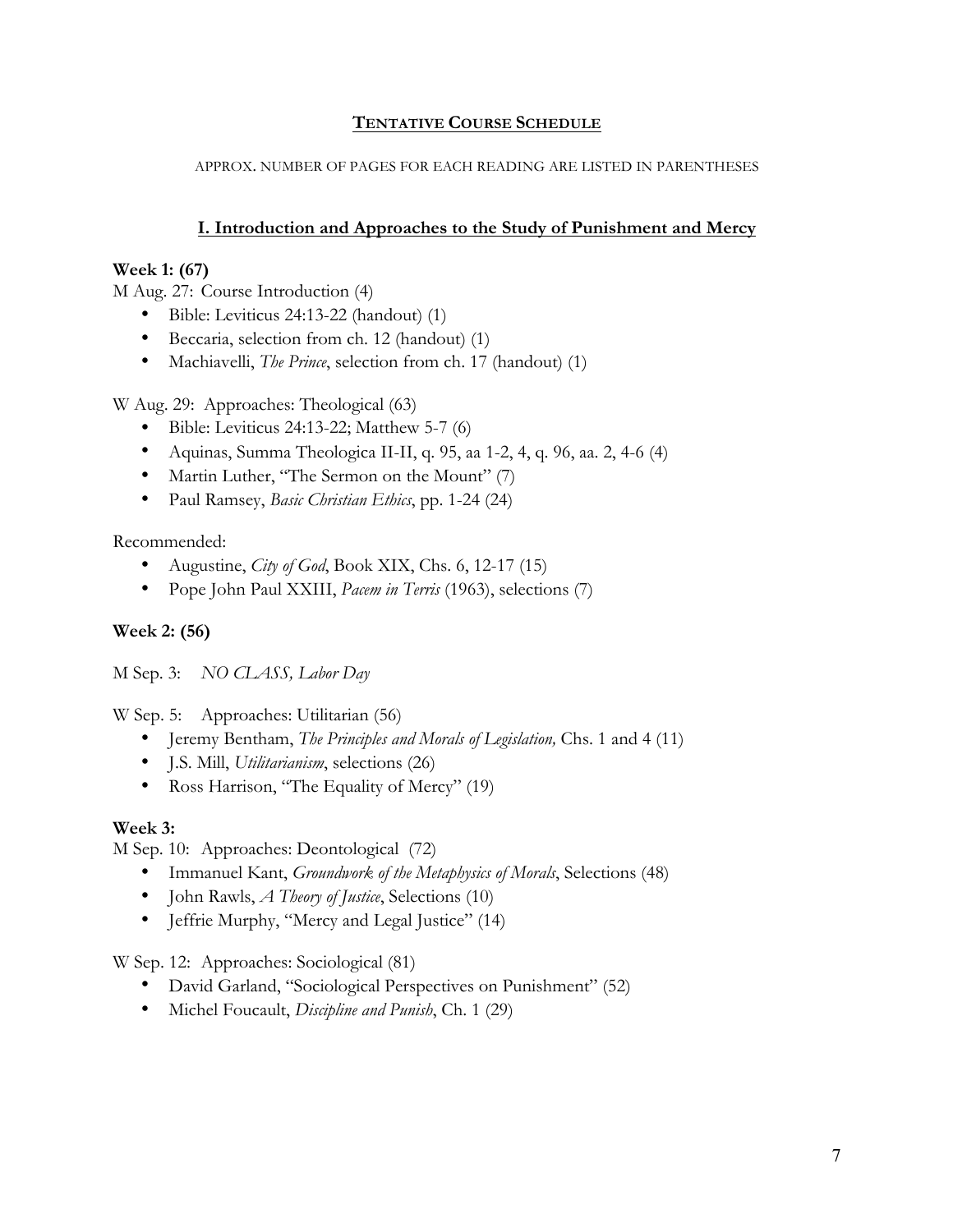## **II. Punishment: Its Rationales**

# **Week 4: Punishment as Deterrence/Incapacitation (120)**

M Sep. 17: (79)

- Augustine, *On the Free Choice of the Will*, selections (4)
- Thomas Aquinas, *Summa Theologiae* II-II, q. 64, aa. 2-3 (3)
- Thomas More, *Utopia*, selections (17)
- Jeremy Bentham, *The Principles of Morals and Legislation,* Chs. 7.1-6, 13-15 (36)
- John Locke, *Second Treatise of Civil Government*, Chs. 1-4 (19)

## Case: Deadly force and "looting" in post-Katrina New Orleans

Recommended:

- Augustine, Letter 91 (6)
- Martin Luther, "Temporal Authority" (11)
- Beccaria *On Crime and Punishment* (12)
- Andrew Dilts, "To Catch a Thief: Punishment, Proportionality, and Criminal Subjectivity in Locke's *Second Treatise*." (14)

W Sep. 19: (41)

- R.A. Duff, "Critique of Deterrence Theory" (36)
- John Rawls, "A Defense of the Utilitarian View" (5)

Recommended:

• HLA Hart, "Prolegomenon to the Principles of Punishment" in *Punishment and Responsibility.*

# **Week 5: Punishment as Retribution**

M Sep. 24: (62)

- St. Anselm, *Why God Became Man*, Selections (29)
- Immanuel Kant, *The Metaphysics of Morals*, Selections (6)
- Jean Hampton, "The Retributive Idea," in *Forgiveness and Mercy,* eds. Jeffrie Murphy and Jean Hampton, 122-143, 157-161. (27)

# Case: Adolf Eichmann

Recommended:

• Hannah Arendt, *Eichmann in Jerusalem,* Conclusion.

# W Sep. 26: (90)

- Bentham on retaliation (3)
- Friedrich Nietzsche, *On the Genealogy of Morality*, selections (24)
- Timothy Gorringe, "The Gospel and Retribution" in *God's Just Vengeance*, 223-247 (25)

Recommended:

• Friedrich Nietzsche, *Beyond Good and Evil*, selections (14)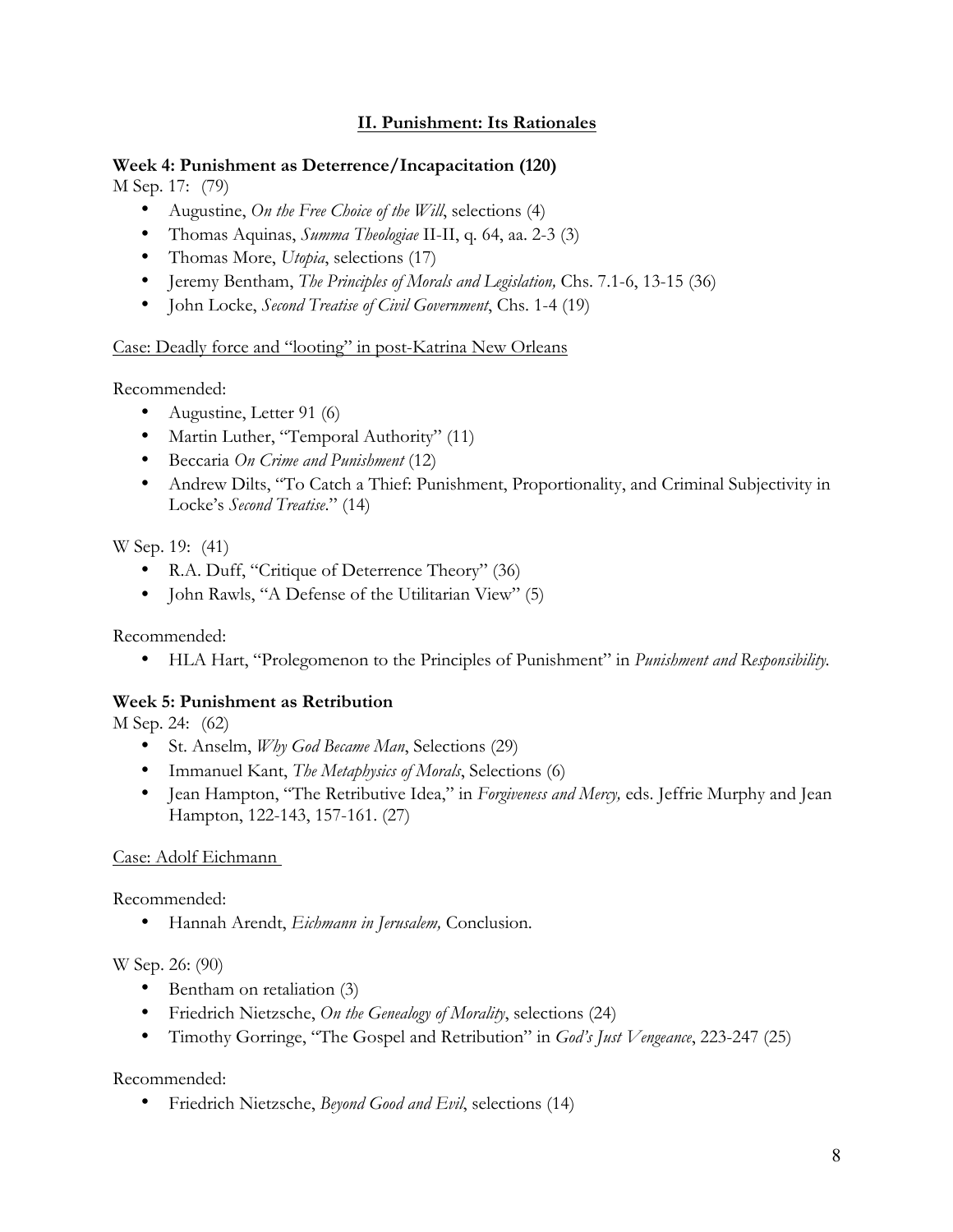## **Week 6: Punishment as Discipline and Social Control**

M Oct. 1:

• Michel Foucault, *Discipline and Punish*, Part 2: selections (73-75, 101-103, 130-131) and Part 3: Discipline (pp. 135-141, 167-228) (77)

Recommended:

- Michel Foucault, *Discipline and Punish,* Part 2: Punishment (pp. 73-131). (59)
- Emile Durkheim, *The Division of Labor in Society*, Ch. 2, "Mechanical Solidarity, or Solidarity by Similarities" (20)

Case: LMU Student Conduct Code

W Oct. 3:

• Michel Foucault, *Discipline and Punish*, Part 4: Prison (pp. 231-308). (78)

Recommended:

- Michel Foucault, "What is this thing called Punishing?"
- David Garland, "Review: Foucault's 'Discipline and Punish'--An Exposition and Critique" *American Bar Foundation Research Journal*, Vol. 11, No. 4. (Autumn, 1986), pp. 847-880. (34)

# **F Oct. 5: First Mini-Essay Due**

# **III. Mercy: Its Rationales**

#### **Week 7: Mercy as Equitable Judgment (114)**

M Oct. 8: (72)

- Aristotle, "On Equity" (NE V.10) (2)
- Seneca, "On Mercy," selections (23)
- Aquinas, Summa Theologica, II-II, q.30, aa. 1, 3-4 (4)
- Martha Nussbaum, "Equity and Mercy" (43)

# Case: Mandatory Sentencing

W Oct. 10: (42)

- Beccaria, selections on pardons (4)
- Bentham, selections on pardons (5)
- Jean-Jacques Rousseau, *On the Social Contract*, Book II, Ch. 5 (3)
- Mary Sigler, "The Story of Justice: Retribution, Mercy, and the Role of Emotions in the Capital Sentencing Process" *Law and Philosophy* 19: 339-367 (29)

# **Week 8: Mercy as Forgiveness**

M Oct. 15: (74)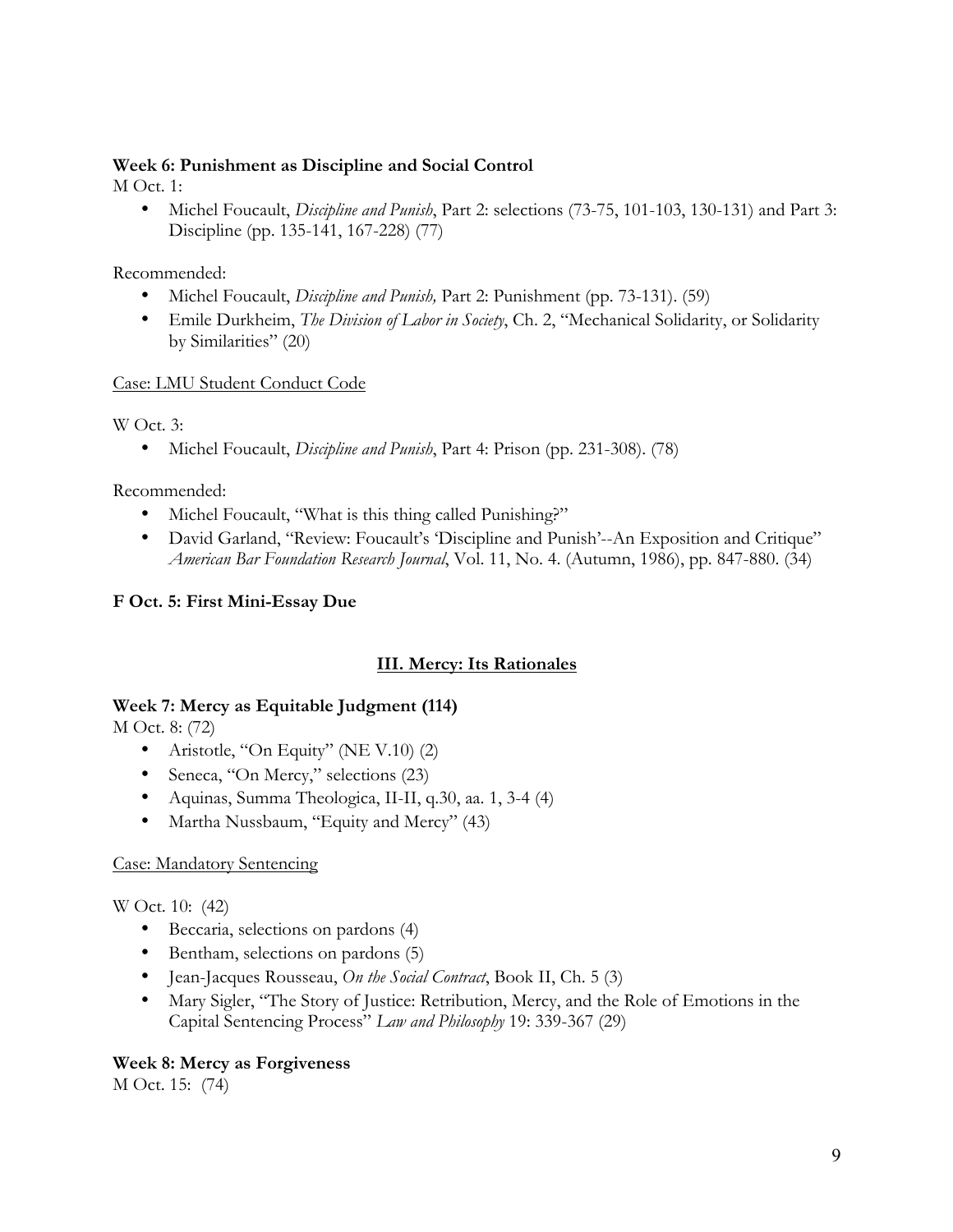- Parables and Teachings on Forgiveness: Mt. 6:12-15; 9:2-13; 18:21-35; Lk. 7:36-50; 15:1- 16:13 (8)
- Joseph Butler, Sermon 9, "On Forgiveness" (10)
- Hannah Arendt, *The Human Condition,* Chapter 33 (8)
- Charles Griswold, *Forgiveness: A Philosophical Exploration*, pp. 37-72, 134-146 (48)

## Case: Executive Clemency

Recommended:

- Joseph Butler, Sermon 8, "On Resentment" (8)
- Nicholas Wolterstorff, "Does Forgiveness Violate Justice?" (16)

W Oct. 17:

- Jeffrie Murphy, "Forgiveness and Resentment," in *Forgiveness and Mercy*, eds. Jeffrie Murphy and Jean Hampton, 14-34. (21)
- Derrida, "On Forgiveness" in *On Cosmopolitanism and Forgiveness.* (34)

Recommended:

• Friedrich Nietzsche, *On the Genealogy of Morality,* Second Essay, Selections

# **Week 9: Mercy as Restorative Justice (81)**

M Oct. 22: (49)

- Andrew Skotnicki, "How is Justice Restored?" *Studies in Christian Ethics,* 187-204. (18)
- Elizabeth Kiss, "Moral Ambition Within and Beyond Political Constraints: Reflections on Restorative Justice." (31)

Recommended

- Book of Micah, Chapters 6-7 (3)
- Aristotle, on rectificatory justice (NE V.4-5) (4)
- U.S. Catholic Bishops, "Responsibility, Rehabilitation, and Restoration." (25)

# **Second Mini-Essay Due**

W Oct. 24: (32)

• Annalise Acorn, *Compulsory Compassion: A Critique of Restorative Justice*, 46-77. (32)

# **Committee Report Due**

Case: Truth and Reconciliation Commissions

# **IV. Current Issues**

**Week 10: Death Penalty Replacement with Life Without the Possibility of Parole**  M Oct. 29: Public Committee Hearing

W Oct. 31: Floor Debate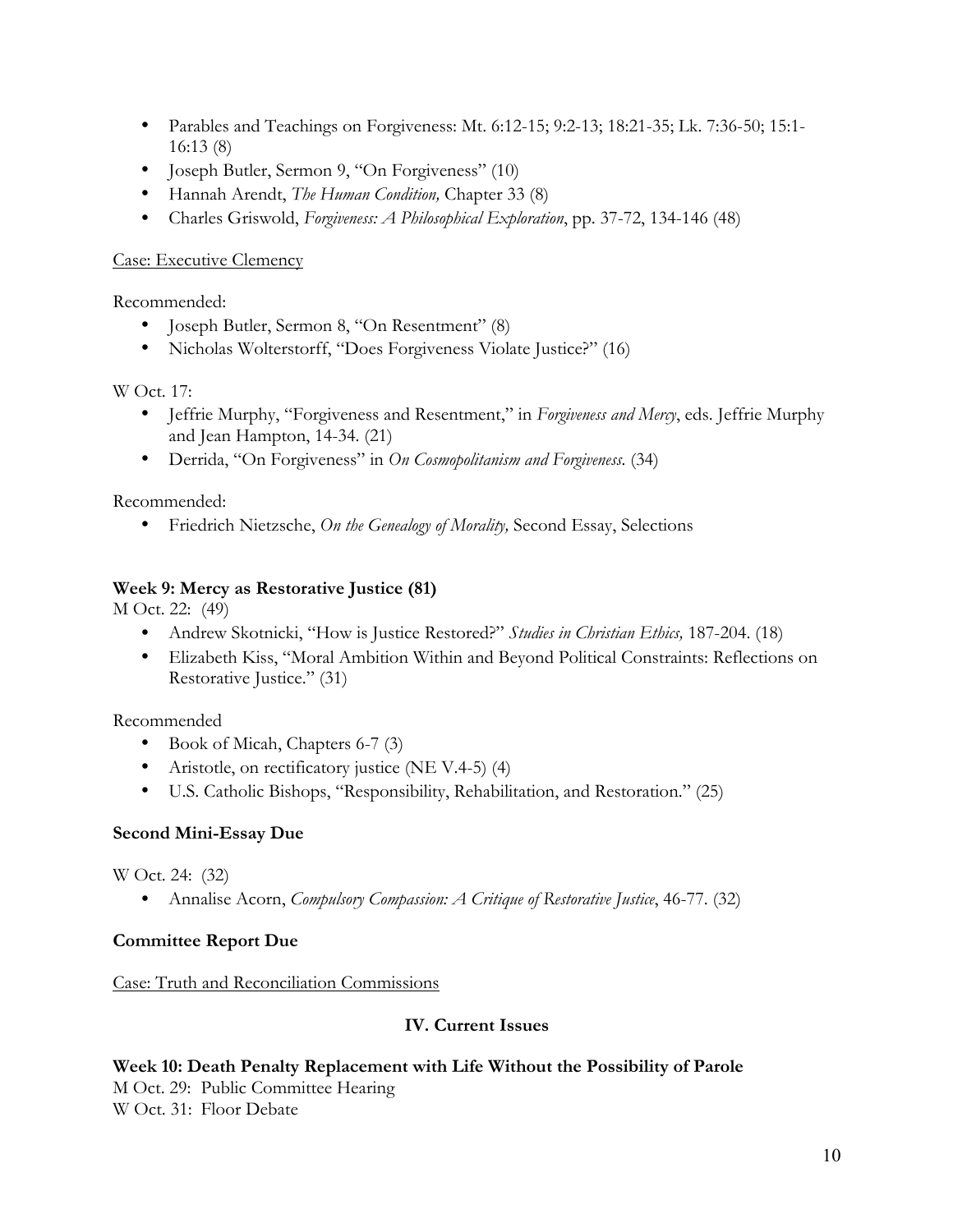Readings: (54)

- Appleton, C., & Grøver, B. (2007). The pros and cons of life without parole. *British Journal of Criminology*, *47*, 597-615. (19)
- Marie Gottschalk, "The Long Shadow of the Death Penalty" in *Is the Death Penalty Dying?*  (31)
- Michel Foucault, "Against Replacement Penalties" and "To Punish is the Most Difficult Thing There Is." (4)

Recommended:

- Ashley Nellis and Ryan S. King, "No Exit: The Expanding Use of Life Sentences in America," *The Sentencing Project.* (49)
- Ashley Nellis, "Throwing Away the Key: The Expansion of Life Without Parole Sentences in the United States." (7)
- Kevin Cooper, Donald Ray Young, and Correll Thomas, "Death row debate: Yes or no on the SAFE California Act?. (5)
- Roger Hood and Carolyn Hoyle, "The Challenge of a Suitable Replacement" in *The Death Penalty: A Worldwide Perspective.* (21)
- Andrew Coyle, "Replacing the death penalty: the vexed issue of alternative sanctions" in *Capital Punishment: Strategies for Abolition.* (24)
- A matter of life and death: The effect of life-without-parole statutes on capital punishment. (2006). *Harvard Law Review*, *119*, 1838-1854. (17)

# **Week 11: Amnesty for Undocumented Workers**

M Nov. 5: Public Committee Hearing W Nov. 7: Floor Debate

Readings:

- Joseph Carens, "The Case for Amnesty." (7)
- Responses to Carens by Eamonn Callan, Jean Bethke Elshtain, Gerald Neuman, Marc Rosenblum, Carol Swain, Rogers Smith, Roberto Suro, plus Carens' reply. (16)

Recommended:

- Javier Hidalgo, "The Political Theory of Amnesty." (48)
- Ryan Pevnick, *Immigration and the Constraints of Justice*, esp. chs. 2, 7. (57)
- Ruth Rubio-Mar[i]n, *Immigration as a Democratic Challenge*, esp. chs. 2, 5. (40)
- Joseph Carens, "The Rights of Irregular Migrants." (23)
- David Miller, "Irregular Migrants: An Alternative Perspective." (5) (E&IA 22: 193-197)
- Christina Boswell, "The Elusive Rights of an Invisible Population." (5) (E&IA 22: 187-192).
- Michael Walzer, "On Membership." (33)
- Lakeisha Porter, "Illegal Immigrants Should Not Receive Social Services." (6)

# **Week 12: Reparations for African-Americans**

M Nov. 12: Public Committee Hearing W Nov. 14: Floor Debate

11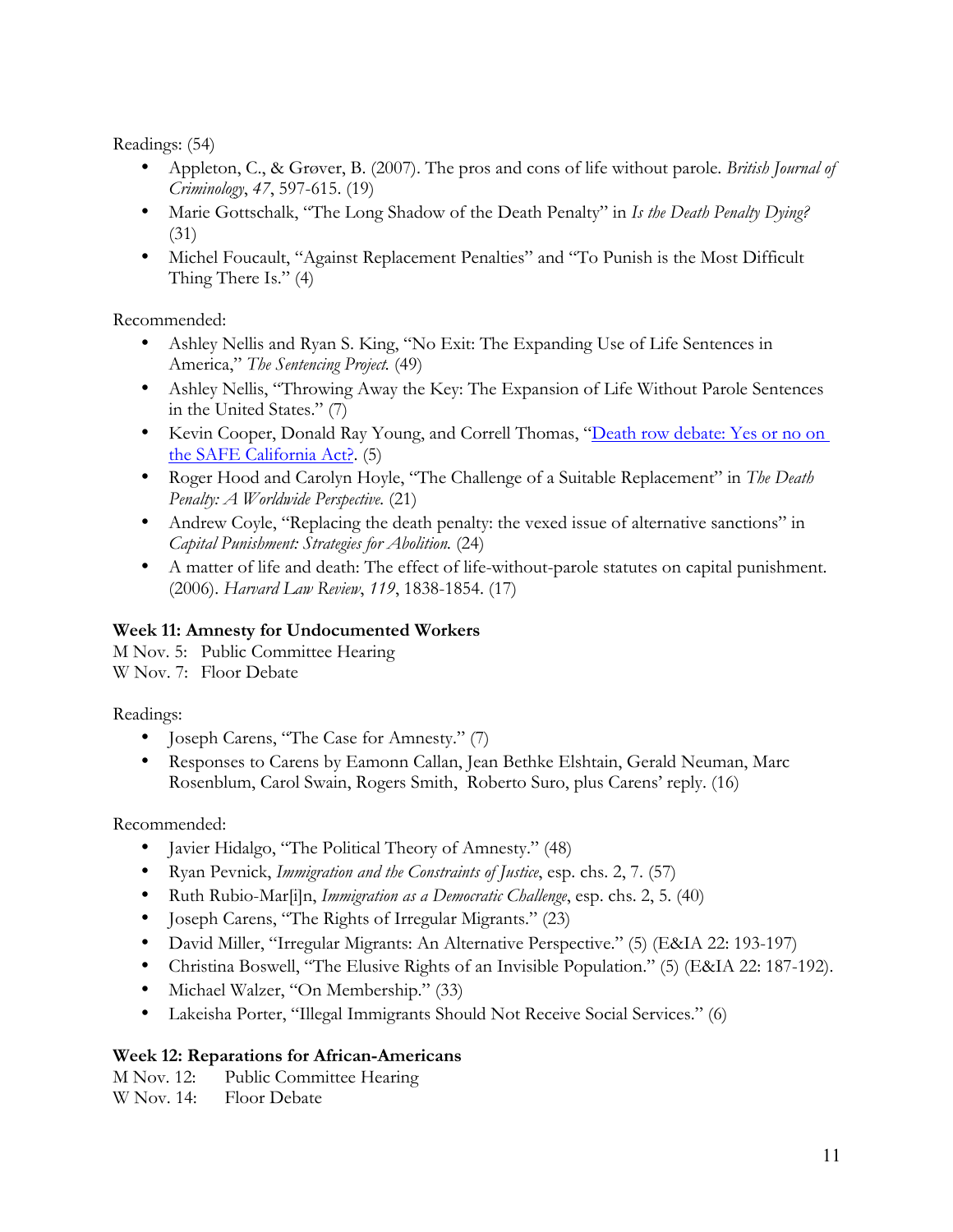Readings:

- Roy Brooks, "The Atonement Model" (40) especially 141-171.
- Iris Marion Young, "Responsibility and Historic Injustice" in *Responsibility for Justice.* (18)

Recommended:

- J. Miller and R. Kumar, eds., *Reparations*, Intro, chs. 4-6 (86)
- Roy Brooks, *Atonement and Forgiveness* (entire) (210)
- Donald Shriver, *Honest Patriots*, pp. 127-205 (79)
- John M. Parrish, "Collective Responsibility and the State" (33)
- Roy Brooks (ed.), *When Sorry Isn't Enough: The Controversy over Apologies and Reparations for Human Injustice*, Parts 6 and 7 (125).
- Eric Posner and Adrian Vermeule, "Reparations for Slavery and Other Historical Injustices" (61)

# **F Nov. 16: Paper Prospectus Due**

# **Week 13:**

M Nov. 19: *NO CLASS –* Individual Meetings with Instructors will be scheduled for Monday the 19th and Tuesday the 20th.

W Nov. 21: *NO CLASS, Thanksgiving Break*

## **Week 14: Sex Offender Residency Restrictions**

M Nov. 26: Public Committee Hearing

W Nov. 28: Floor Debate

Readings:

- Jill Levenson, "Sex Offender Residence Restrictions" in *Sex Offender Laws: Failed Policies, New Directions* (19)
- Corey Yung, "Banishment by a Thousand Laws: Residency Restrictions on Sex Offenders," Read Parts I and IV, skim the rest (60)
- Jeffery T. Walker, "Eliminate Residency Restrictions for Sex Offenders" (8)

Recommended:

- Mark Loudon-Brown, "They set him on a path where he's bound to get ill: Why Sex Offender Residency Restrictions Should be Abandoned." (52)
- Loic Wacquant, "Moralism and Punitive Panopticism: Hunting Down Sex Offenders" in *Punishing the Poor*. (17)
- Jonathan Simon, "Megan's Law: Crime and Democracy in Late Modern America." (40)
- Rose Corrigan, "Making Meaning of Megan's Law." (46)
- Joseph Fischel, "Transcendent Homosexuals and Dangerous Sex Offenders: Sexual Harm and Freedom in the Judicial Imaginary." (35)
- David A. Singleton, "Sex Offender Residency Statutes and the Culture of Fear: The Case for More Meaningful Rational Basis Review of Fear-Driven Public Safety Laws." (30)
- Marcus Nieto and David Jung, "The Impact of Residency Restrictions on Sex Offenders and Correction Management Practices: A Literature Review" California Research Bureau.